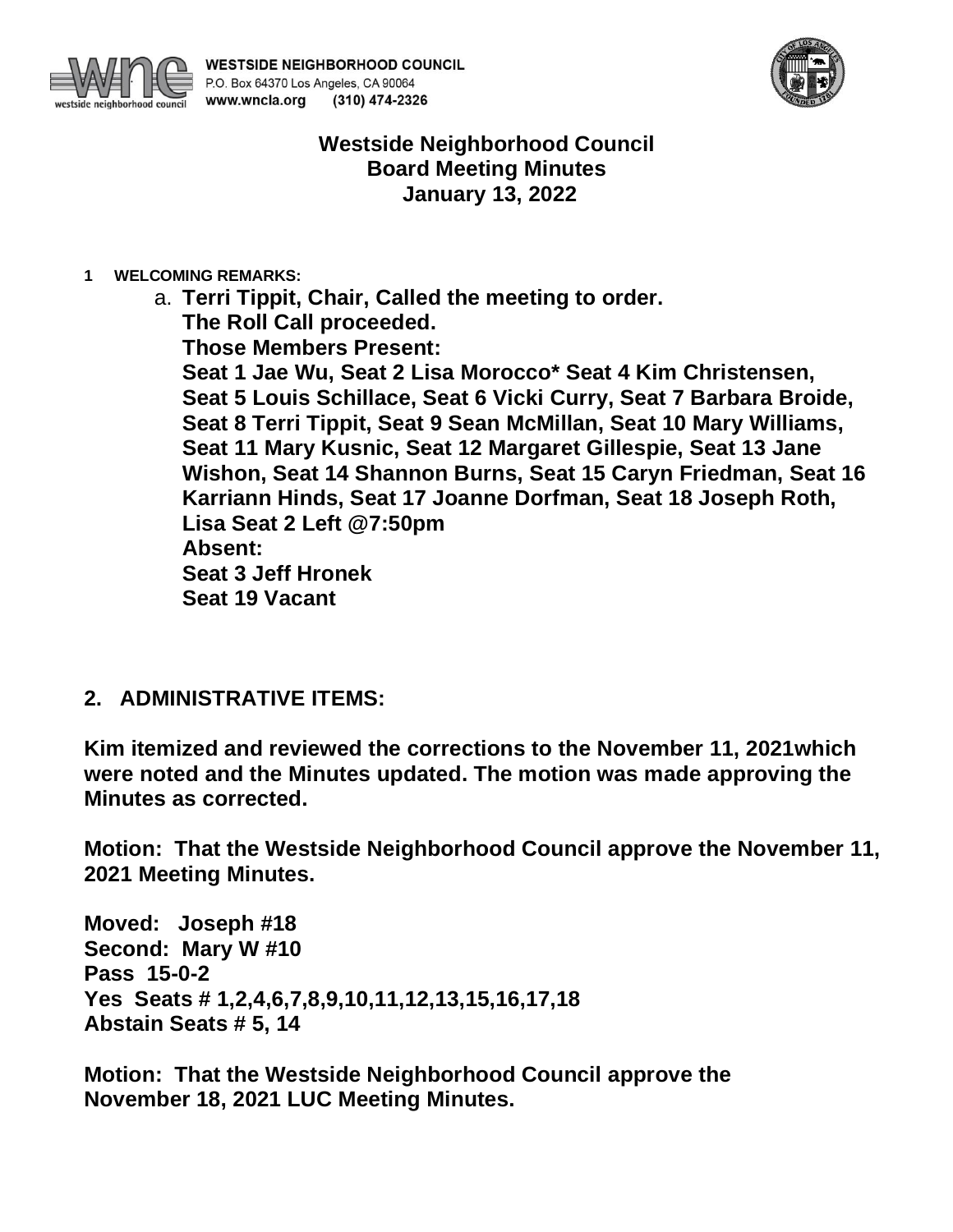**Moved: Barbara #7 Second: Mary W #10 Pass: 13 – 0 - 4 Yes Seats # 2,4,5,7,8,9,10,12,14,15,16,17,18 Abstain Seats # 1,6,11.13**

**b.Treasurer, Shannon Burns**

**Shannon reviewed the November 2021 MER as presented and itemized.**

**Motion: That the Westside Neighborhood Council approve the November 2021 MER.**

**Moved: Shannon #14 Second: Lisa #2 Pass Yes 17 - 0 - 0 Seats # 1,2,4,5,6,7,8,9,10,11,12,13,14,15,16,17,18**

**Shannon reviewed the December 2021 MER as presented and itemized.**

**Motion: That the Westside Neighborhood Council approve the December 2021 MER.**

**Moved: Shannon #14 Second: Sean #9 Pass: Yes 17 – 0 - 0 1,2,4,5,6,7,8,9,10,11,12,13,14,15,16,17,18**

# **3. PRESENTATIONS**

 **There were not any presentations at the January meeting.**

**4. COMMUNITY/GOVERNMENT REPORTS & ANNOUNCEMENTS: a. LAPD, County and Other Government Depts./Agencies** 

**LAPD was not able to attend the January meeting.**

**Michelle Persoff presented a brief update of the state, 54th District and an overview of the general fund balance and major allocations including Covid and Homeless.**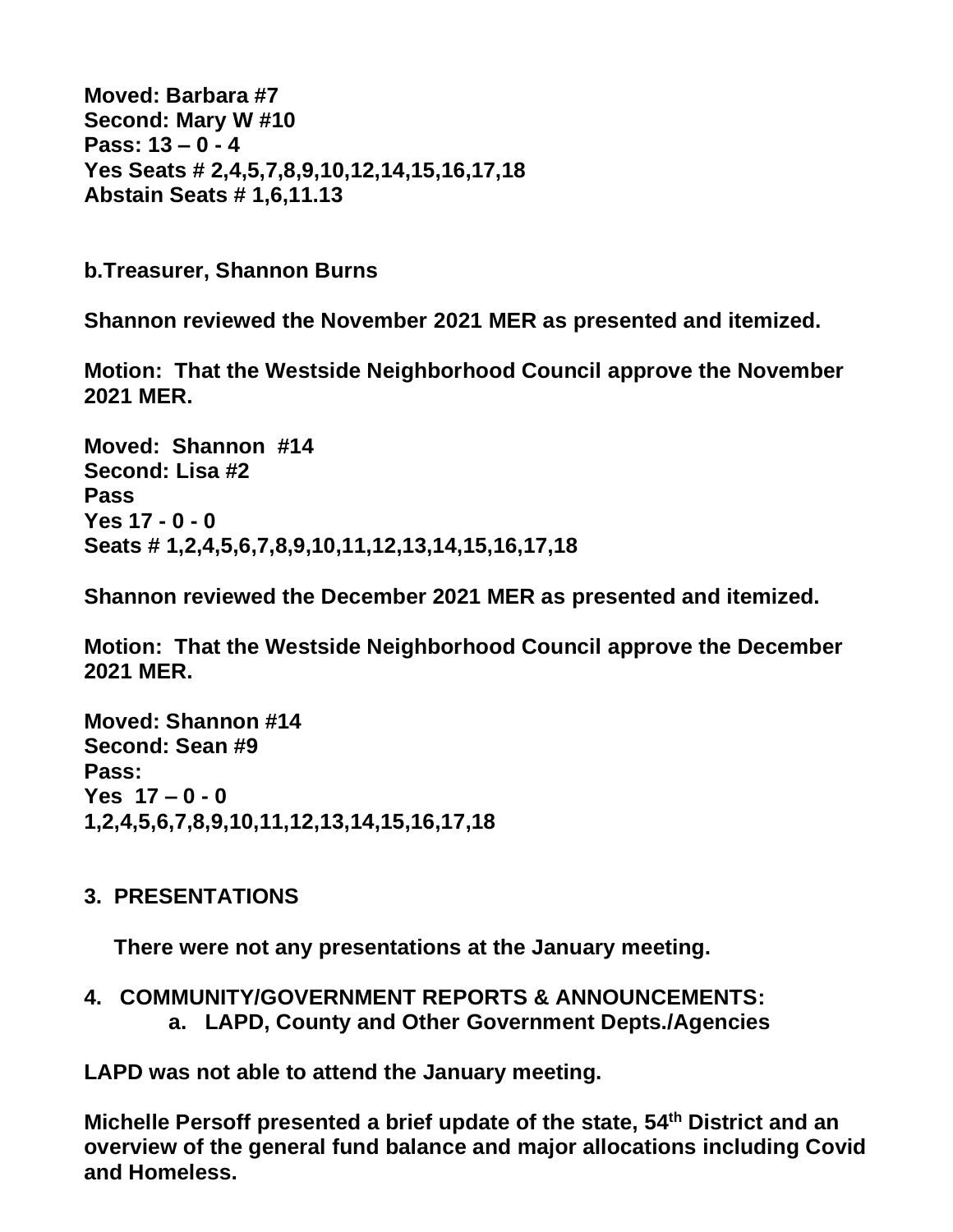**Zac Gaidzik spoke briefly on the current and planned activities in Supervisor Kuehl's West/Metro Los Angeles communities including the upcoming area homeless count and Covid related services.**

**Lorenzo spoke about the Done training and is obtaining clarification on the ABEL training requirements.**

**5. BOARD REPORTS Chair, Terri Tippit Redistricting Update Trammel Crow Funds**

**WNC Chair, Terri gave an update on the redistricting and discussed aspects and several geographic issues with the board members. Noting on a map that changes including Century City and Jane's area were made.**

**She noted that although the WNC By-Laws had been submitted they had not as**

yet been approved. Lorenzo stated they expect approval by February 1<sup>st</sup>. **Terri acknowledged and extended a "Thank you" to Joseph for all of his work and representation on behalf of the WNC.**

**Terri spoke about the Trammell Crow Funds and in discussion with Lisa and Barbara it was noted that these funds are to be spent prior to the expiration of** 

**Council Member Koretz's term. Additional information will be forthcoming as it is available.**

**Outreach, Lisa Morocco**

**Lisa gave an update on our WNC Pick Pico event. Lisa spoke in detail and addressed that the status again this year, due to Covid and the related restrictions and issues, we will not be able to do. She spoke about the fact that it is not possible given the situation to obtain the requisite insurance necessary to hold the event. Lisa and Jae are in discussions including a potential change in the event date to the Fall, which is very difficult to project and likely not be possible due to Omicron, etc., a virtual type of event. Lisa said she and Jae will keep everyone updated. Lisa also spoke to the WNC funds allocated for the event which have to be spent by June; and asked for the board members thoughts on options at the February meeting.**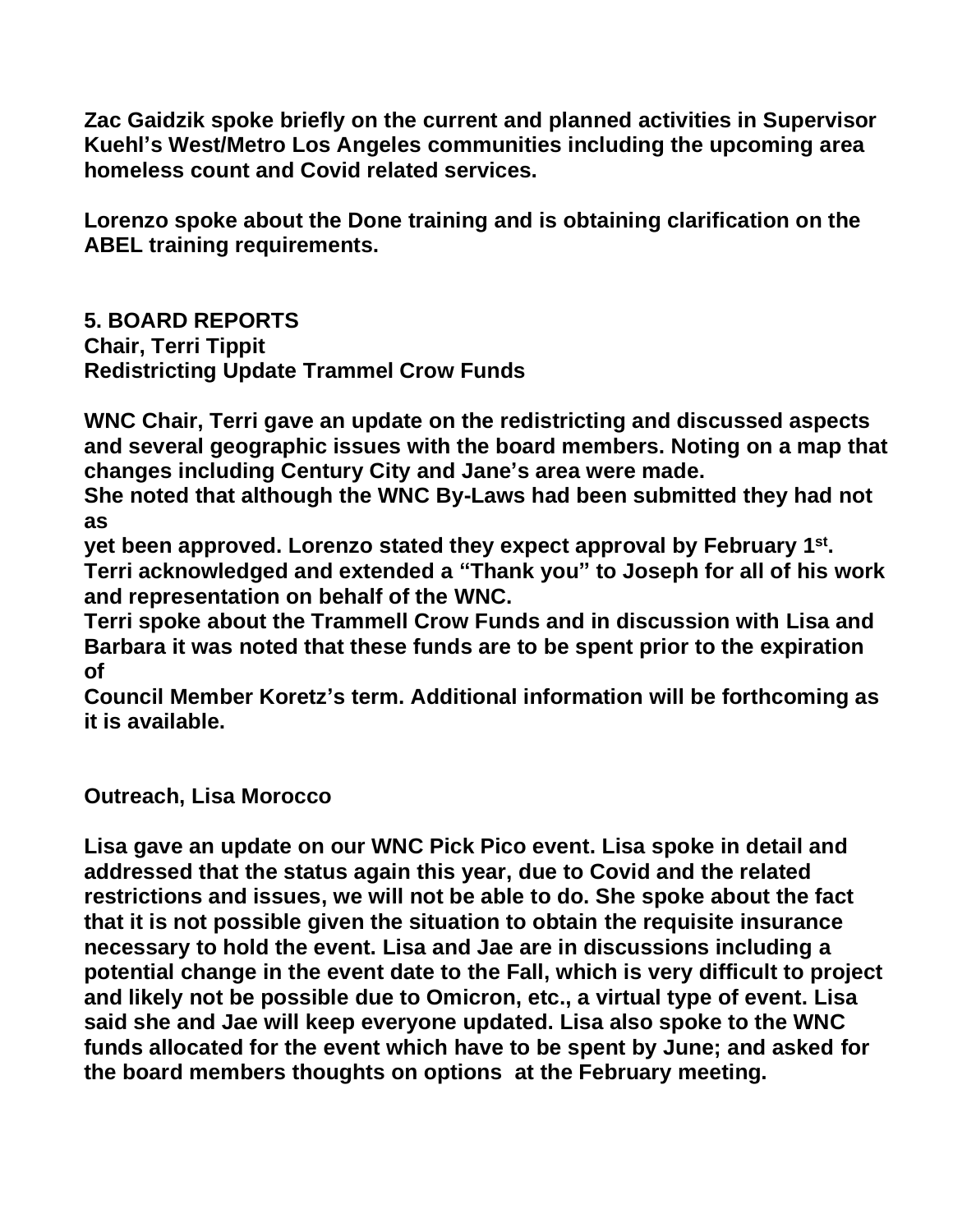**Homeless Committee, Sean McMillan**

**Sean presented a heartfelt overview of the myriad of issues and the complexities** 

**of the issues that the homeless face, and the challenges of dealing with these issues in the work done assisting the homeless.**

**Sean spoke about WLAH.ORG, and the work which is done through this nonprofit dedicated to assisting the homeless.**

**Homeless Count Event**

**Sean spoke about the upcoming homeless count in the WNC area and acknowledged Margaret Gillespie; and he spoke of her work and background in mental health and added she's assisting in the count.** 

**Sean also thanked Joseph and Mary Williams for all their assistance; it was noted that Mary worked to reunite a homeless individual here in our area with their family in Ohio. Terri acknowledged and thanked everyone for all their efforts and dedication. It was noted that Terri had also assisted an area homeless individual in reuniting with their family outside California. All agreed that is is important to give a voice to this important work and this also helps to access available funds and resources to assist in this regard.**

**WRAC Motions, Jane Wishon**

**WRAC:**

**SB330 Microsoft Word - Background Information re Revisions to SB 330.docx (westsidecouncils.com)**

**Motion:**

**The Westside Neighborhood Council requests that the City of Los Angeles, through the Council's Government Affairs Committee, include in its Sacramento legislative priorities the following request for revisions to SB 330, and implement local regulations in conformance with such revisions, if enacted, as follows:**

**1. When RSO units are demolished and replaced pursuant to the provisions and protections in** 

**SB330, any units that must be provided pursuant to a density bonus under SB1818 or SB1222A** 

**shall be additive to those numbers of replacement units that are required pursuant to SB330 (instead of "inclusive").**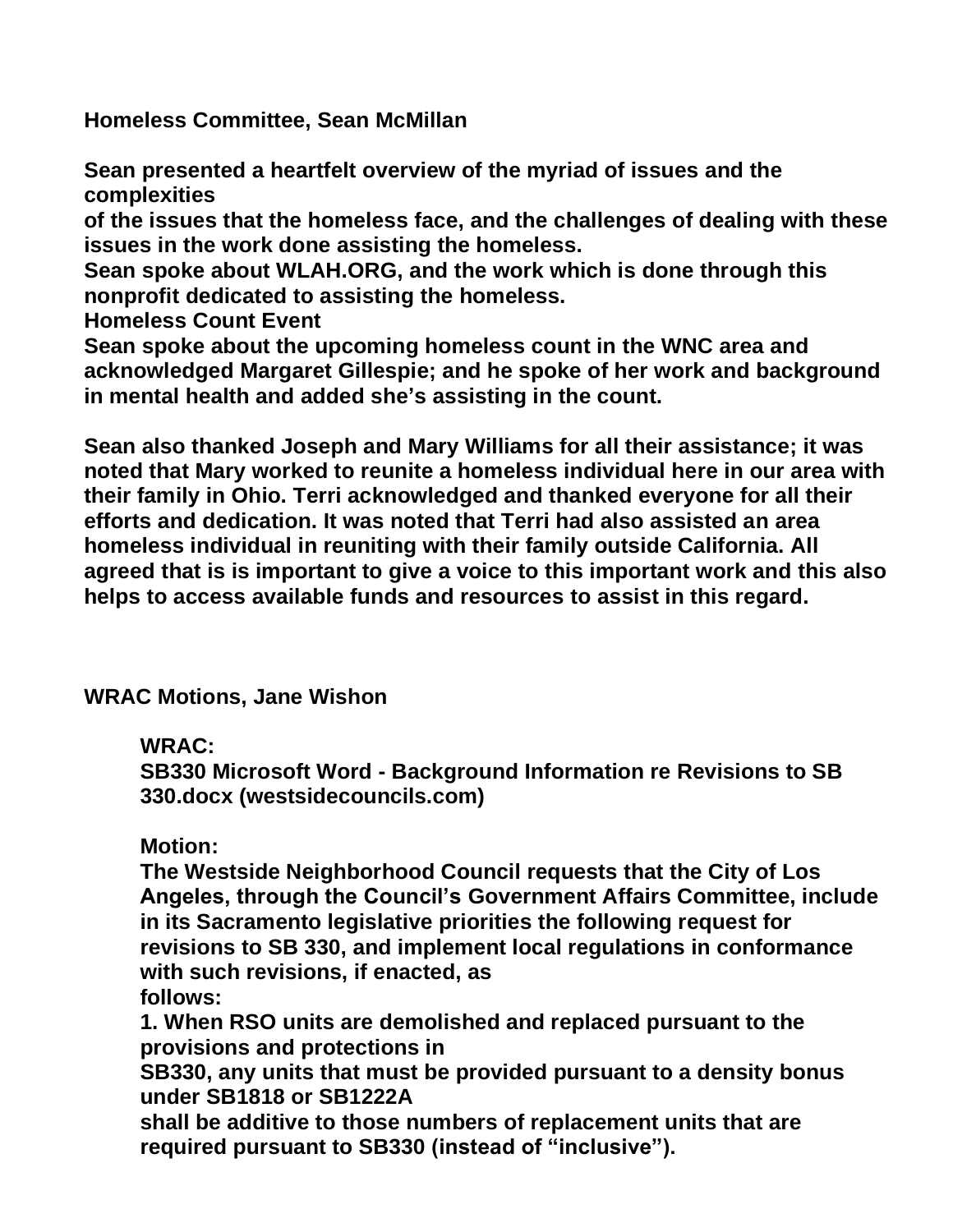**2. All replacement units shall be of comparable size and configuration (i.e. they shall have the same number of bedrooms and at least the same square footage).**

**Motion: That the Westside Neighborhood Council support SB330. Moved: Jane #13 Second: Kim #4 Pass: Yes 17 - 0 - 0 Seats # 1,2,4,5,6,7,8,9,10,11,12,13,14,15,16,17,18**

**CF# 21-1115 –**

**The drafting of an ordinance to ban bicycle "chop shops" from public property and the public right-of-way in Los Angeles https://clkrep.lacity.org/onlinedocs/2021/21-1115\_mot\_10-05-21.pdf**

**Motion: That the Westside Neighborhood Council support CF#21-1115. Moved: Jane #13 Second: Barbara #7 Pass: Yes 17 – 0 - 0 Yes 1,2,4,5,6,7,8,9,10,11,12,13,14,15,16,17,18**

 **Planning Committee Barbara Broide and Kim Christensen Updates on Planning Issues**

**Kim spoke of current upcoming projects including the TOC projects on Westwood Blvd. and East Pico. Kim added that they will be on the WNC agenda and presented to the WNC Board within the next six months.**

**Terri added that we are concerned as the area is losing existing smaller scale and commercial buildings to these types of projects.**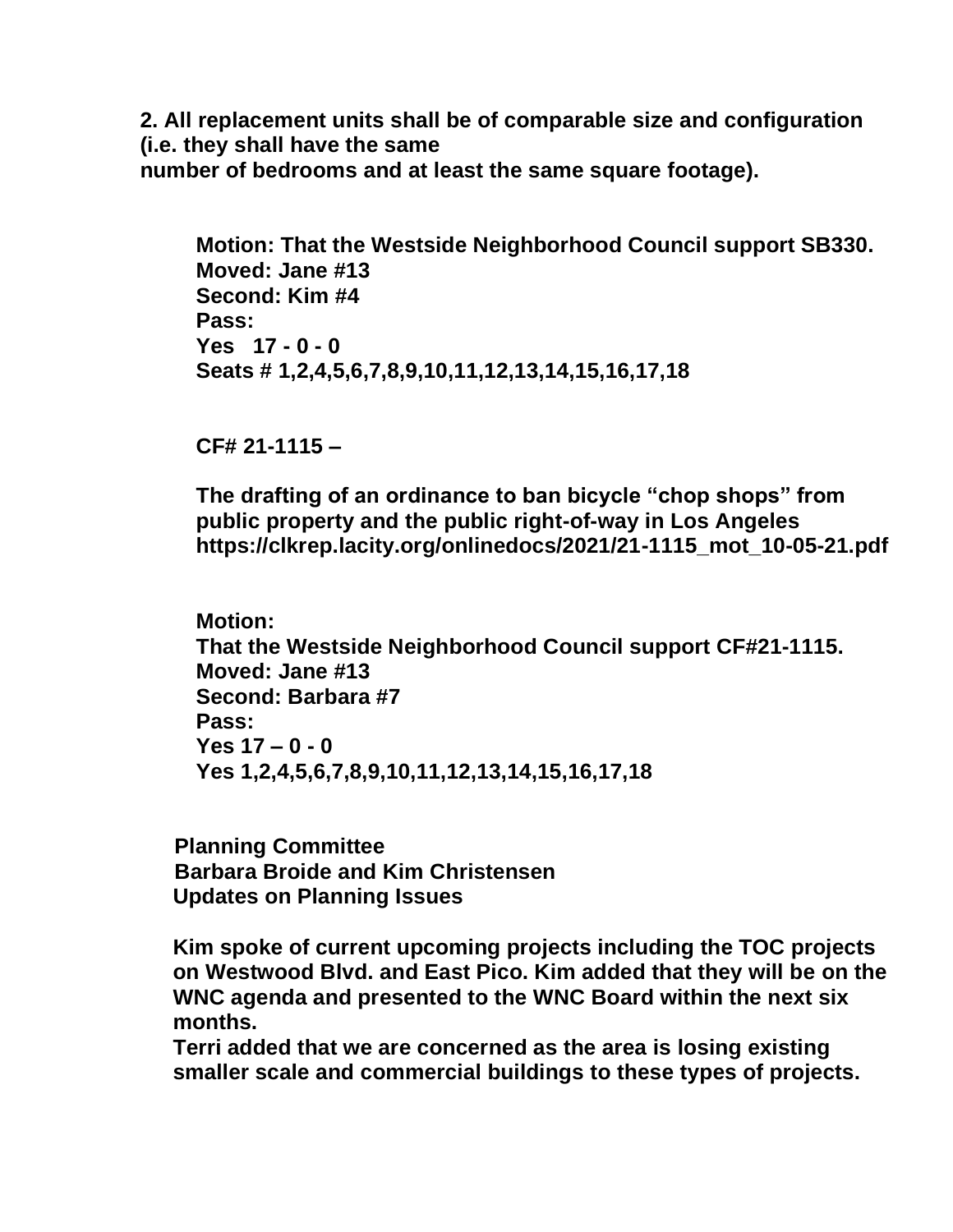**Kim and Barbara spoke to concerns and issues in this regard. It was also noted that the street furniture program did not move forward given concerns around the homeless public toilet program. Kim stated the public scoping on the Sepulveda Corridor Project will be held on February 11th .**

 **Sustainability, Transportation & Public Safety CIS Proposals, Joseph Roth MOTIONS AND DETAIL** 

**SUSTAINABILITY**

**CF#21-1333 ISSUE: ZERO EMISSION GOALS / PORT OPERATIONS CF# 21-1333 (KREKORIAN/MARTINEZ) – 11/10/2021**

## **ENERGY, CLIMATE CHANGE, ENVIRONMENTAL JUSTICE AND RIVER & TRADE, TRAVEL AND, TOURISM**

**COMMITTEES**

**• COUNCILMEMBERS' MOTION PROPOSES "THAT THE HARBOR DEPARTMENT WORK COLLABORATIVELY WITH SCAQMD AND THE PORT OF LONG BEACH TO DEVELOP AND AGREE ON AN MOU THAT FACILITATES ACHIEVING THE JOINT LOS ANGELES-LONG BEACH CLEAN AIR ACTION PLAN (CAAP) GOALS WHILE EXCLUSIVELY UTILIZING ZE PROGRAMS AND TECHNOLOGY FOR TRUCKS AND CARGO HANDLING EQUIPMENT"…AND… "THAT THE HARBOR DEPARTMENT REPORT WITHIN 90 DAYS, AND ON A SEMI-ANNUAL BASIS THEREAFTER, ON EFFORTS TO ACHIEVE THE ZE GOALS OF THE CAAP."**

**PROPOSED WNC ACTION: TO SUPPORT CF# 21-1333 TO HELP FACILITATE ACHIEVEMENT OF ZE PORT GOALS.**

➢ **RATIONALE: THE WNC SHOULD ENCOURAGE EFFORTS TO DECARBONIZE PORT OPERATIONS AND IMPACTS.**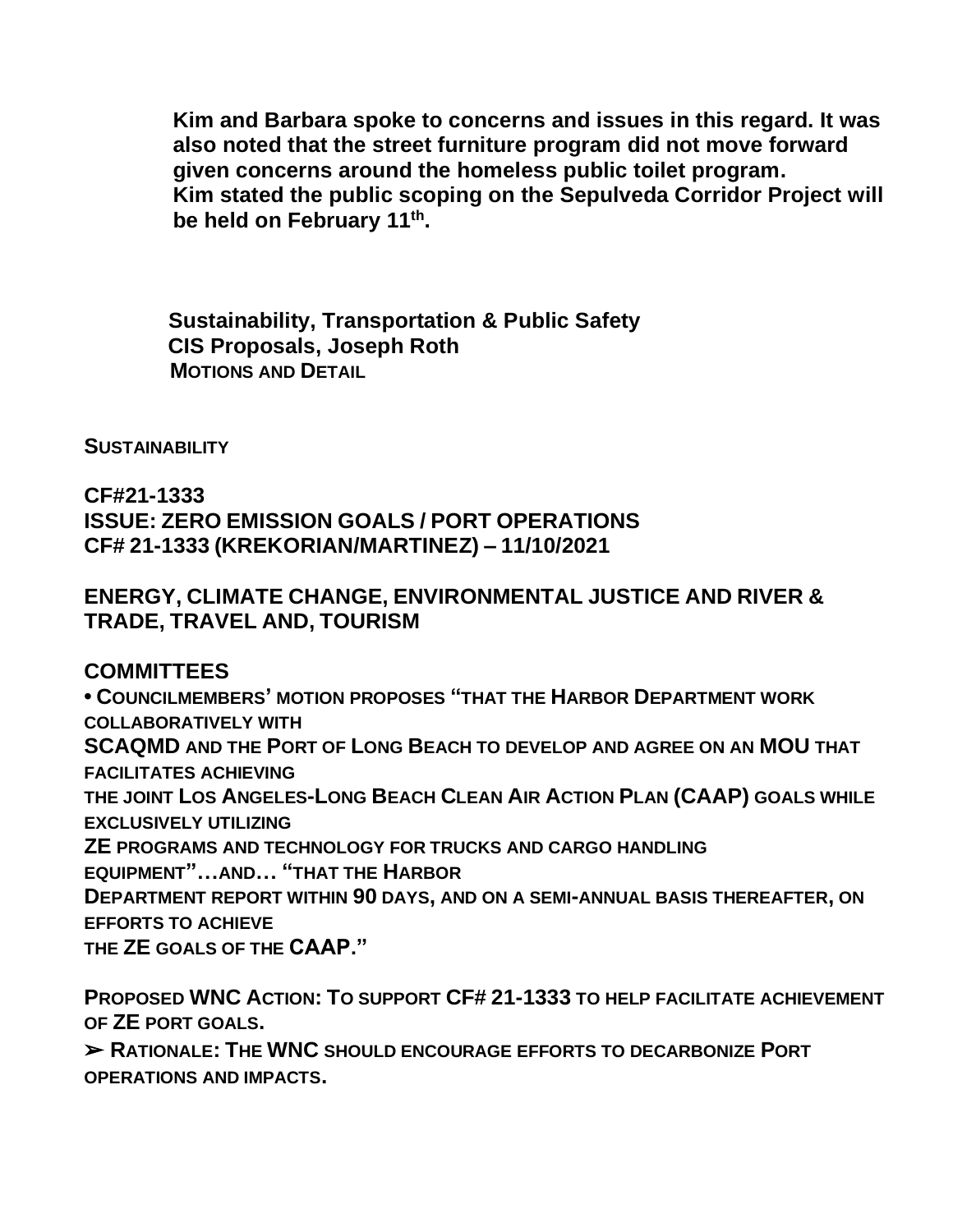#### **CF#21-1333**

**Motion: That the Westside Neighborhood Council SUPPORT CF# 21-1333 TO HELP FACILITATE ACHIEVEMENT OF ZE PORT GOALS.**

**Moved: Joseph #18 Second: Jane #13 Pass 15 – 0 -1 (#9) Yes Seat# 1,4,5,6,7,8,10,11,12,13,14,15,16,17,18 Abstain #9**

**ISSUE: ABANDONED GAS & OIL WELLS / ENVIRONMENTAL REVIEW & NOTIFICATION**

**CF# 21-1395 (CEDILLO) – 11/24/2021 ENERGY, CLIMATE CHANGE, ENVIRONMENTAL JUSTICE AND RIVER COMMITTEE**

**Councilmember's motion proposes "that the Council instruct the Petroleum Administrator, in** 

**consultation with the Department of City Planning, Department of Building and Safety, Fire** 

**Department and Los Angeles County Public Health Department, to prepare and present a report** 

**with policy recommendations on how to integrate the document titled "Community Health, Safety** 

**and Notification Plan" prepared by the Department of Public Health into the City's land-use,** 

**environmental review and permitting processes related to real estate development activities on** 

**sites with abandoned gas and oil wells."**

**Proposed WNC Action: To support CF# 21-1395 in ensuring appropriate environmental standards** 

**and outreach notification methods are maintained when abandoning gas and oil wells.**

➢ **Rationale: Proper environmental review standards and outreach practices should be applied** 

**when abandoning, removing or remediating gas and oil wells.**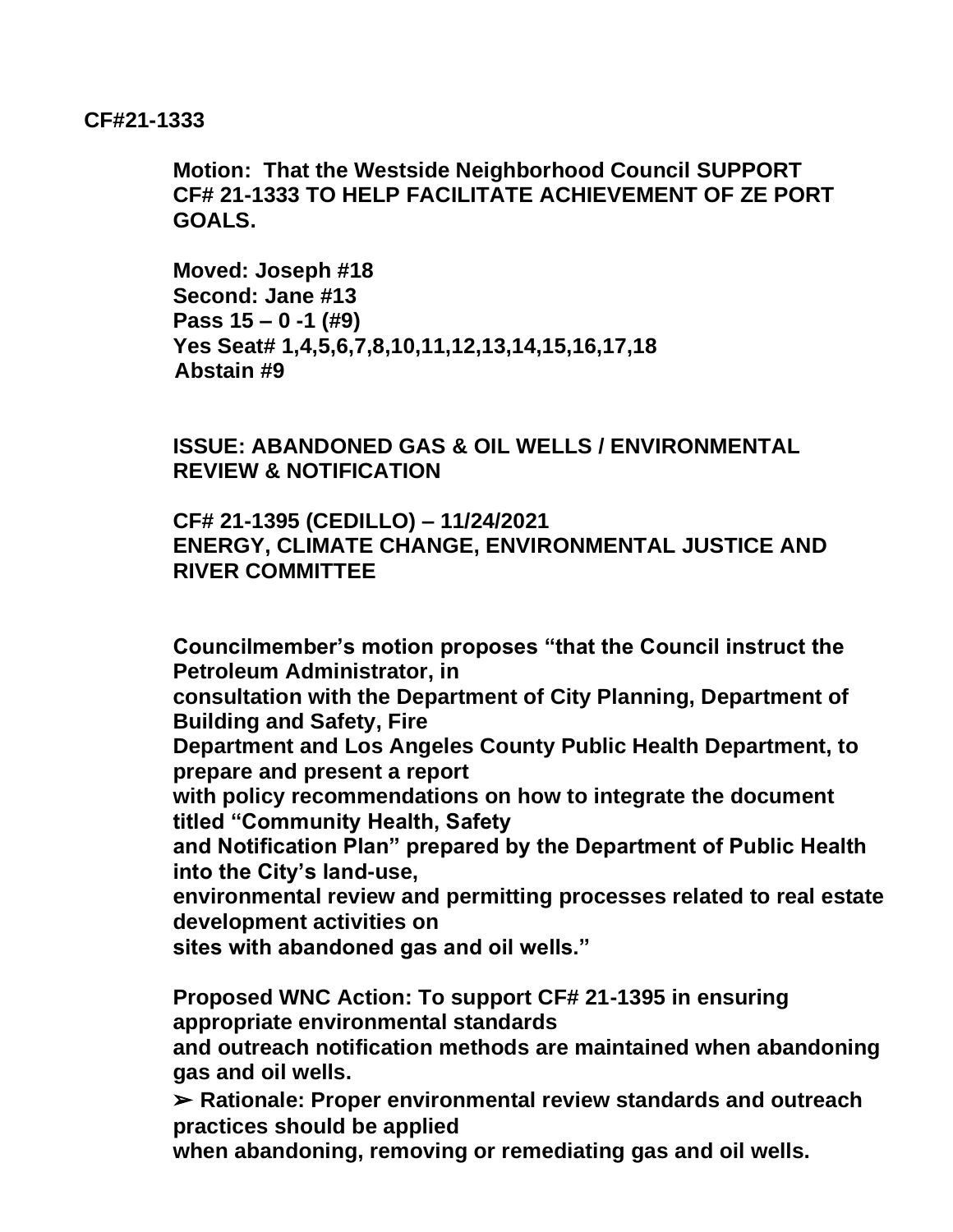#### **CF#21-1395**

**Motion: That the Westside Neighborhood Council support CF# 21-1395 in ensuring appropriate environmental standards and outreach notification methods are maintained when abandoning gas and oil wells.**

**Moved: Joseph #18 Second: Jane #13 Pass: 16 - 0 - 0 Yes Seat # 1,4,5,6,7,8,9,10,11,12,13,14,15,16,17,18**

**CF#21-1397**

## **ISSUE: HEAT EFFECT / UNDERGROUNDING UTILITIES CF# 21-1397 (RODRIGUEZ) – 11/24/2021 ENERGY, CLIMATE CHANGE, ENVIRONMENTAL JUSTICE AND RIVER & BUDGET AND FINANCE COMMITTEES**

**Councilmember's motion proposes instructing "the Department of Transportation, Bureau of Engineering, Bureau of Street Services, Department of Water and Power, in coordination with the City Attorney, to create a digital map of City, County, and Metro projects constructed or managed in the last three years and planned over the next two years in key infrastructure categories (including sidewalks, street lighting, urban canopy, and public broadband);" and all relevant departments "report back in one hundred twenty days on the impact that climate change-related heat impacts have on transportation-related infrastructure and technology and future feasibility and action plan on undergrounding utilities." Proposed WNC Action: To support CF# 21-1397 in requesting Public** 

**Works analyze and report of potential heat impacts on public transit infrastructure and technology as well as the potential feasibility of undergrounding utilities.**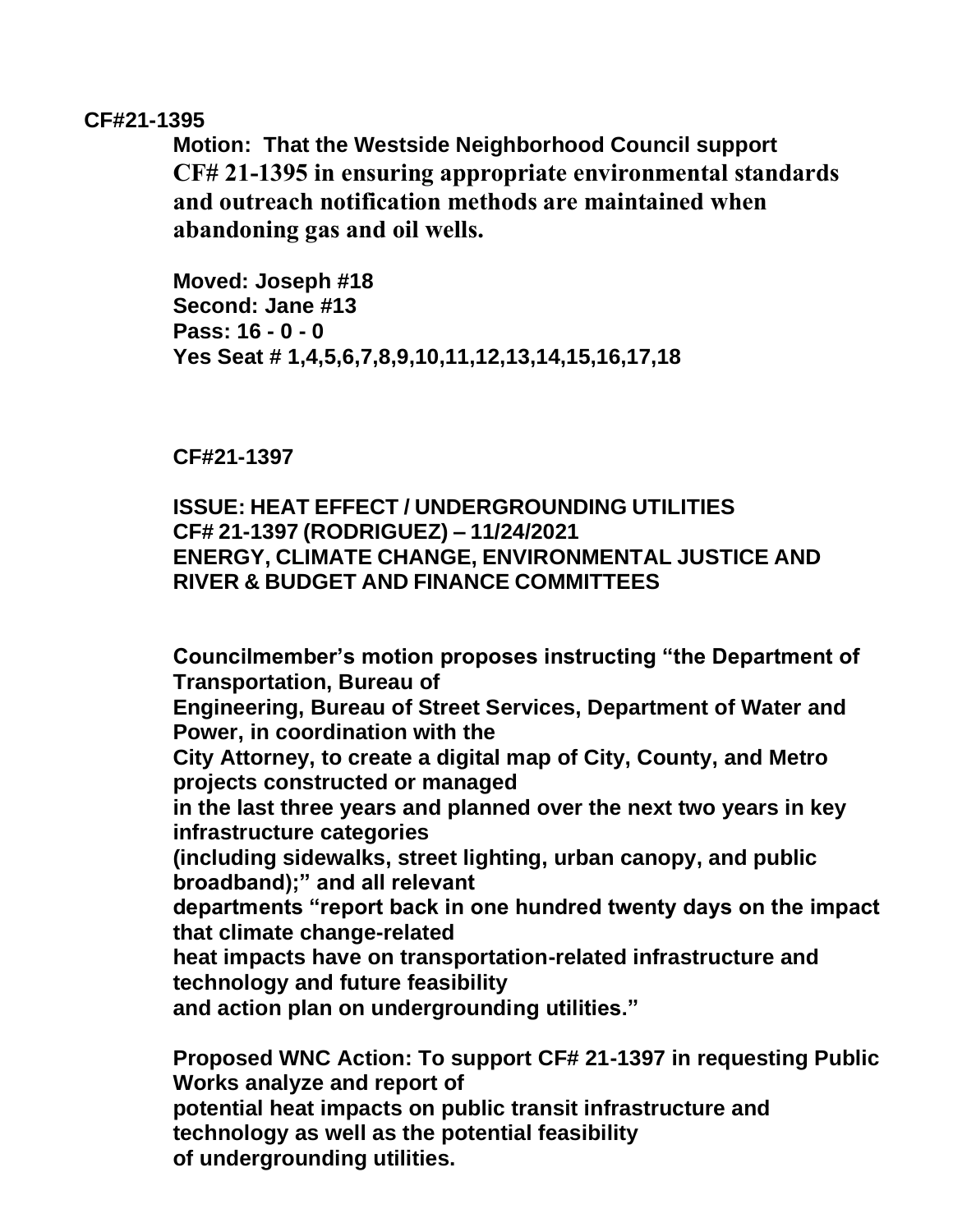➢ **Rationale: WNC should be concerned about heat island effects and impacts on public transit as** 

**well as desire undergrounding of utilities. A report analyzing those issues could be beneficial**

**CF # 21-1397**

**Motion: That the Westside Neighborhood Council support CF # 21- 1397 in requesting Public Works analyze and report of potential heat impacts on public transit infrastructure and technology as well as the potential feasibility of undergrounding utilities,**

**Moved: Joseph #18 Second: Barbara #7 Pass: 16 – 0 - 0 Yes Seat # 1,4,5,6,7,8,9,10,11,12,13,14,15,16,17,18**

**CF# 21-1467**

**ISSUE: PASSIVE RECREATION AREAS FROM DWP CF# 21-1467 (LEE) – 12/8/2021 ENERGY, CLIMATE CHANGE, ENVIRONMENTAL JUSTICE AND RIVER & ARTS, PARKS, HEALTH, EDUCATION, AND NEIGHBORHOODS COMMITTEES**

**• Councilmember's motion proposes the Los Angeles Department of Water and Power, in coordination with the Department of Recreation and Parks, be requested to report to City Council with a plan to identify and convert appropriate LADWP property into passive recreation and open space in compliance with" the Mayor's Executive Directive #31: Achieving Park Equity.** 

**Proposed WNC Action: To support CF# 21-1467 in ensuring a smoother process for identifying and converting DWP properties into passive recreation areas via a streamlined and cost-effective way.**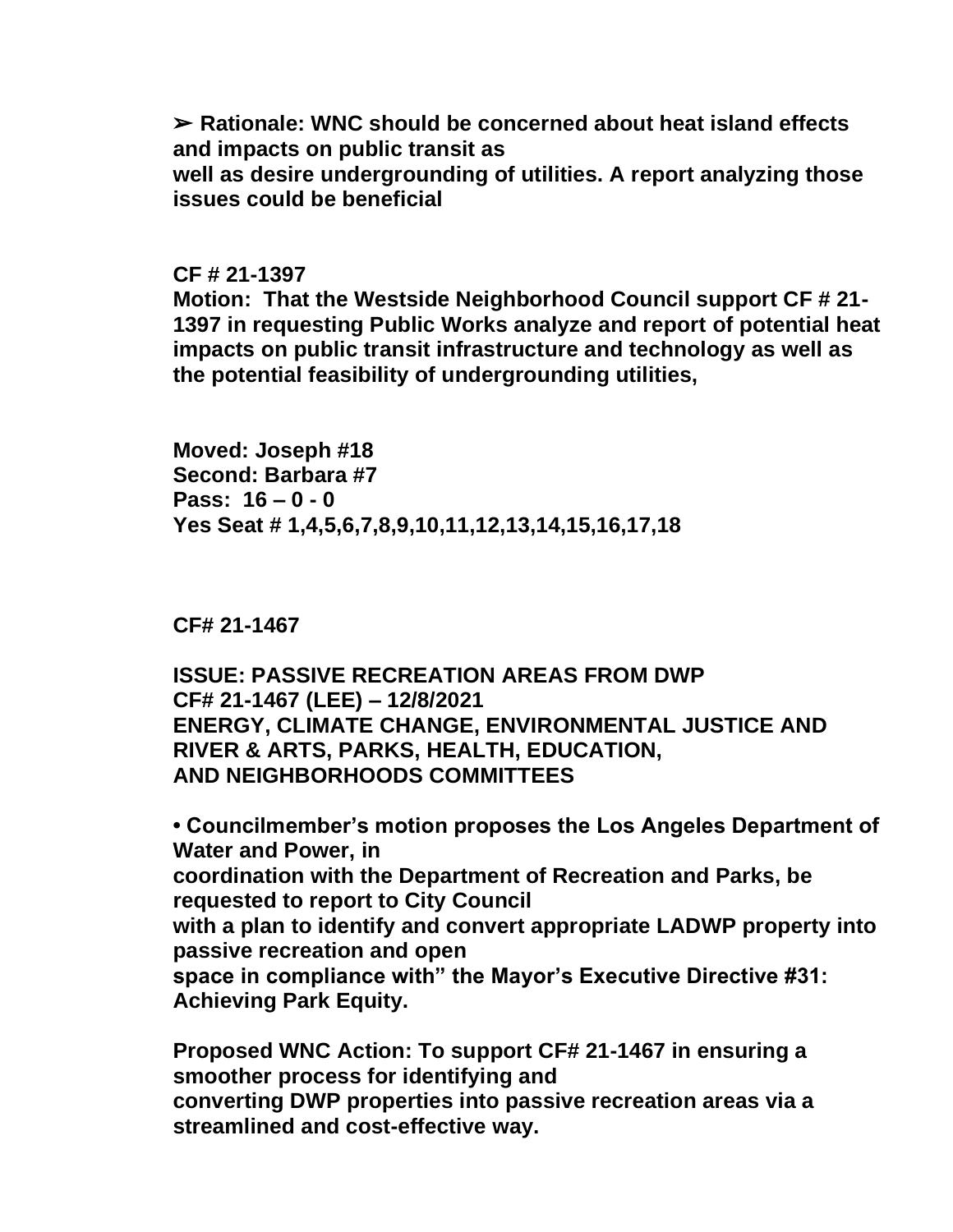➢ **Rationale: There are DWP facilities/properties throughout the Westside which – if closed – could be desired as open space.**

➢ **Rationale: There are DWP facilities/properties throughout the Westside which – if closed – could be desired as open space.**

**CF#21-1467 Motion: That the Westside Neighborhood Council support CF# 21 -1467 in ensuring a smoother process for identifying and converting DWP properties into passive recreation areas via a streamlined and cost-effective way.**

**Moved: Joseph #18 Second: Sean #9 Pass: 15 – 1 (#12) - 0 Yes Seat # 1,4,5,6,7,8,9,10,11,13,14,15,16,17,18 No Seat # 12**

**CF# 21-1463**

**ISSUE: BUILDING DECARBONIZATION / CEMO CF# 21-1463 (KORETZ, KREKORIAN, RAMAN) – 12/8/2021 ENERGY, CLIMATE CHANGE, ENVIRONMENTAL JUSTICE AND RIVER COMMITTEE**

**Councilmembers' motion proposes to instruct the Los Angeles Climate Emergency Mobilization Office (CEMO), the Department of Building and Safety and the Housing Department to work together and coordinate with other city agencies, stakeholders and community leaders to develop plans for decarbonizing buildings while minimizing negative impacts on vulnerable communities.** 

**Proposed WNC Action: To support CF# 21-1463 in requiring the Climate Emergency Mobilization Office and other city entities to conduct public engagement with affected communities when developing building decarbonization programs.**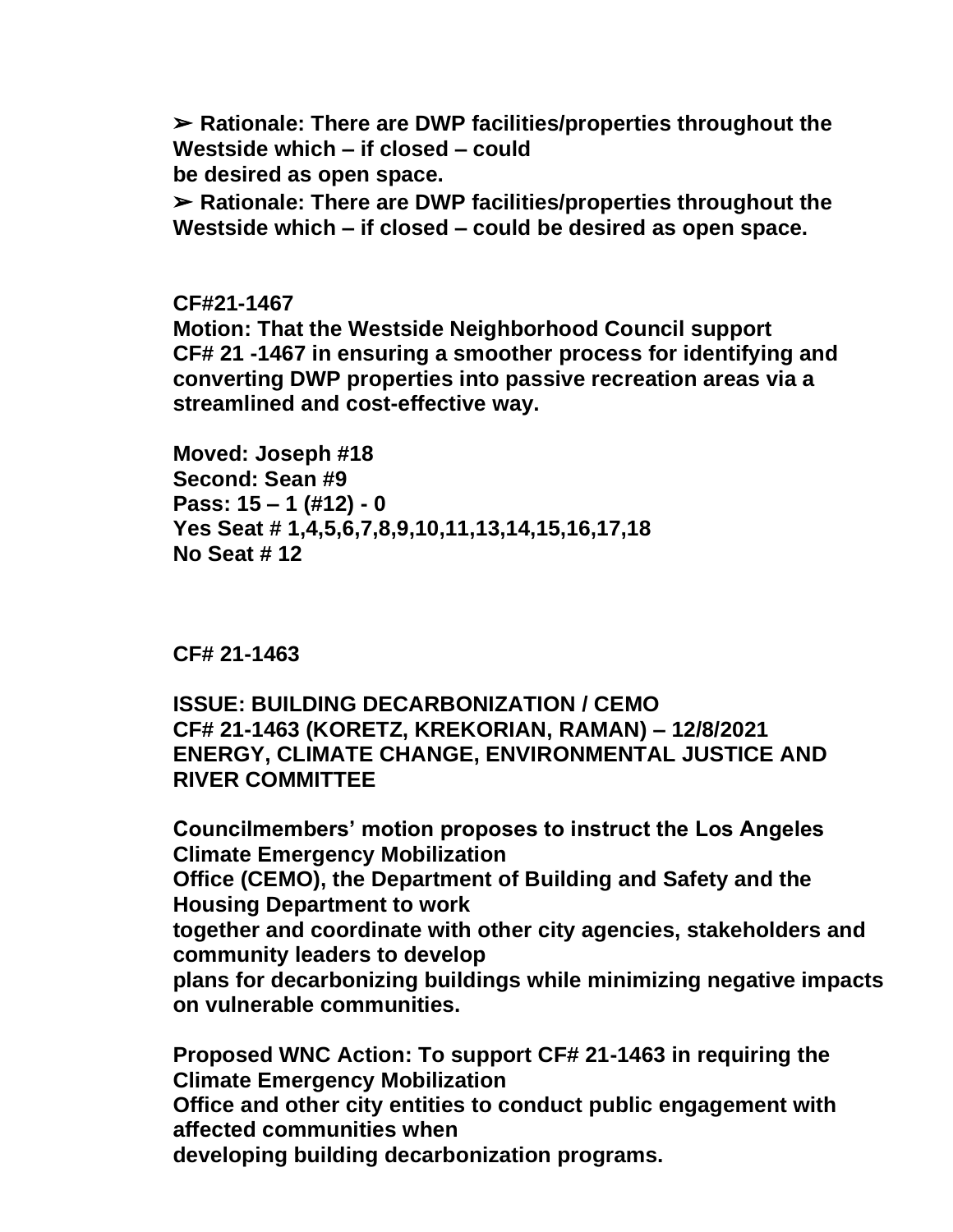➢ **Rationale: Some well-meaning policies to combat climate change pollution have left low-income** 

**communities with higher energy bills and worse air quality due to a disparity in energy programs.**

**CF# 21-1463**

**Motion: That the Westside Neighborhood Council support CF# 21 -1463 in requiring the Climate Emergency Mobilization Office and other city entities to conduct public engagement with affected communities when developing building decarbonization programs,**

**Moved: Joseph #18 Second: Jane #13 Pass: 16 – 0 - 0 Yes Seat # 1,4,5,6,7,8,9,10,11,12,13,14,15,16,17,18**

**Transportation**

**CF# 21-1342**

**ISSUE: EV ELECTRICITY TAXING CONSISTENCY / INCENTIVES CF# 21-1342 (KORETZ) – 11/12/2021 ENERGY, CLIMATE CHANGE, ENVIRONMENTAL JUSTICE AND RIVER & BUDGET AND FINANCE COMMITTEES**

**Councilmember's motion instructs/requests "the Office of Finance, with the assistance of the City Administrative Officer, Chief Legislative Analyst and City Attorney as needed, to: (1) report on the feasibility of implementing an ordinance that would codify the sale of electricity by commercial EV charging companies" within a retail sales category of the City Municipal Code; and (2) report on the feasibility of creating an environmental/energy sustainability sub-category in the code that would provide for additional incentives, such as reduced business tax rates for EV charging companies operating in the City.**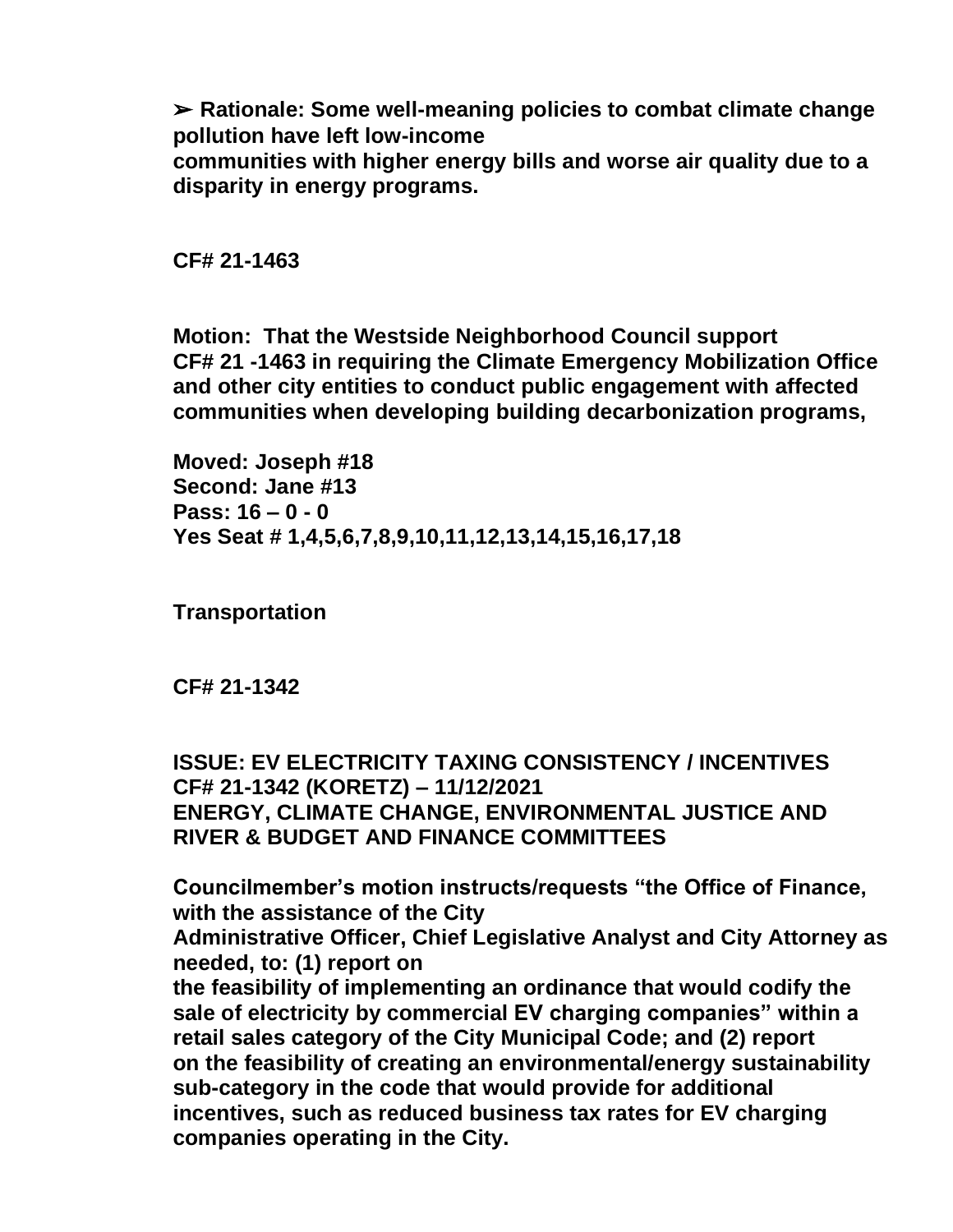**Proposed WNC Action: To support CF# 21-1342 in requesting reports on providing clarity and** 

**consistency in municipal taxes regarding electricity sales and incentives for local EV companies.**

➢ **Rationale: WNC should continue to encourage EV-specific policies to facilitate consumer usage.**

**CF#21-1342**

**Motion: That the Westside Neighborhood Council support CF# 21-1342 in requesting reports in providing clarity and consistency in municipal taxes regarding electricity sales and incentives for local EV companies.**

**Moved: Joseph #18 Second: Shannon #14 Pass: 16 – 0 - 0 Yes Seat # 1,4,5,6,7,8,9,10,11,12,13,14,15,16,17,18**

### **CF#21-1466**

**ISSUE: INCREASING PORT EFFICIENCY AND DECREASING PORT POLLUTION CF# 21-1466 (KREKORIAN/MARTINEZ/O'FARRELL) – 12/8/2021 TRADE, TRAVEL AND TOURISM COMMITTEE**

**Councilmembers' motion proposes to "direct the Port of Los Angeles to immediately develop and implement new protocols to mitigate the impacts of the backlog and reduce pollution at the Port," including: (1) Facilitating greater operational efficiency by reducing turn times of ships and trucks and equipment use; (2) Promote on dock rail; (3) Vessel speed reduction; (4) Expedite the introduction of zero emissions equipment; (5) Collaborate with the Pacific Maritime Association,**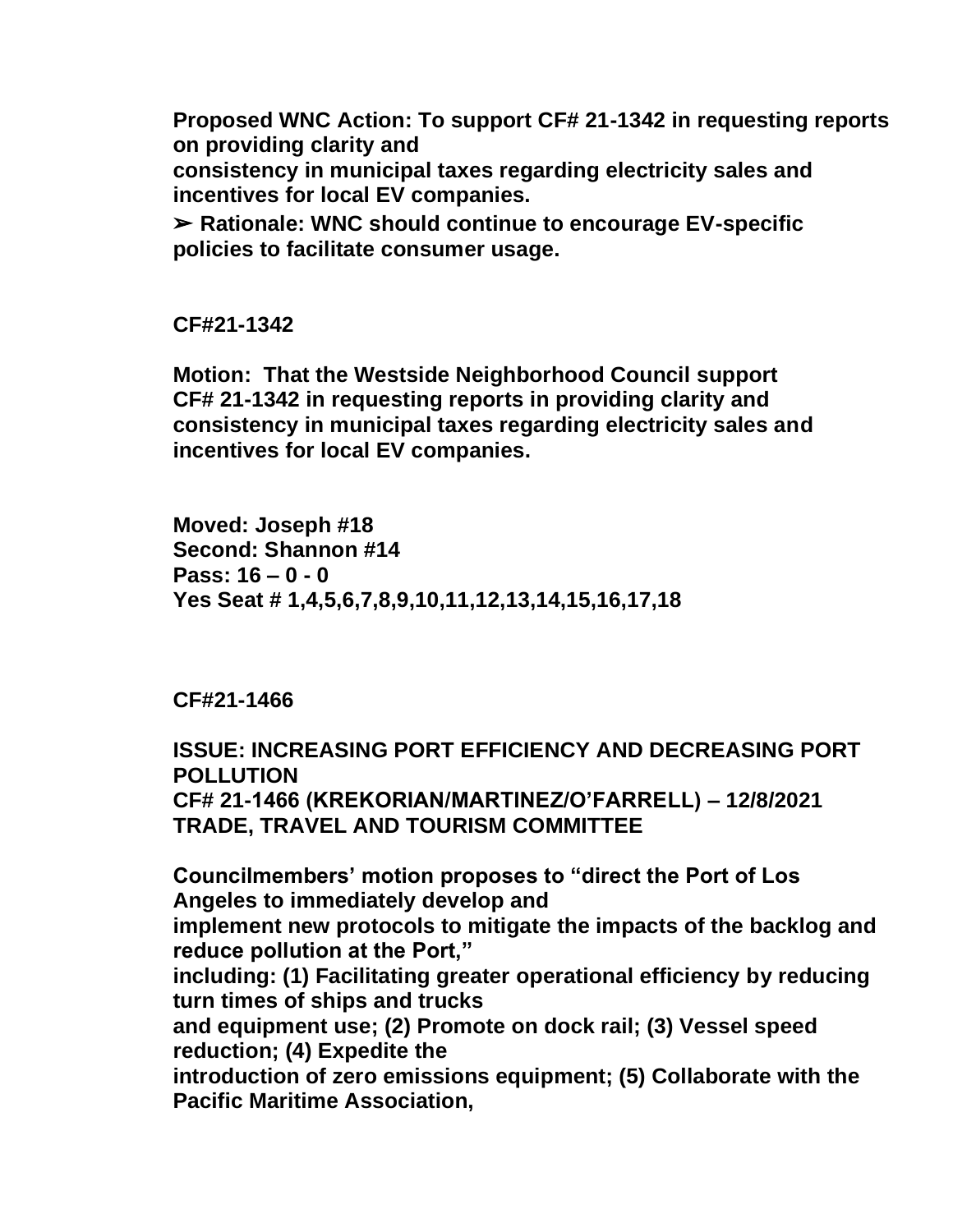**Pacific Merchant Shipping Association, Maritime Exchange of Southern California, and member companies to support and refine the new queuing process for container vessels; (6) Collaborate with local trucking associations to improve unloading and movement to finals destinations.**

**Proposed WNC Action: To support CF# 21-1466 in helping resolve Port backlog and pollution.**

➢ **Rationale: The WNC should encourage efficient and clean ways to solve the backlog at the Port.**

**CF#21-1466**

**Motion: That the Westside Neighborhood Council support CF# 21-1466 in helping resolve Port backlog and pollution.**

**Moved: Joseph #18 Second: Kim #4 Pass: 15 - 0 - 1 Yes Seat # 1,4,5,6,7,8,10,11,12,13,14,15,16,17,18 Abstain Seat # 9**

**Elections**

**CF#21-1472**

**ISSUE: INDEPENDENT REDISTRICTING COMMISSION / BALLOT MEASURE CF# 21-1472 (KREKORIAN/RORAMAN) – 12/8/2021 RULES, ELECTIONS, INTERGOVERNMENTAL RELATIONS COMMITTEE**

**Councilmembers' motion proposes the Chief Legislative Analyst, with assistance from the City Attorney and other City departments, as needed, to report within 90 days with options for a ballot**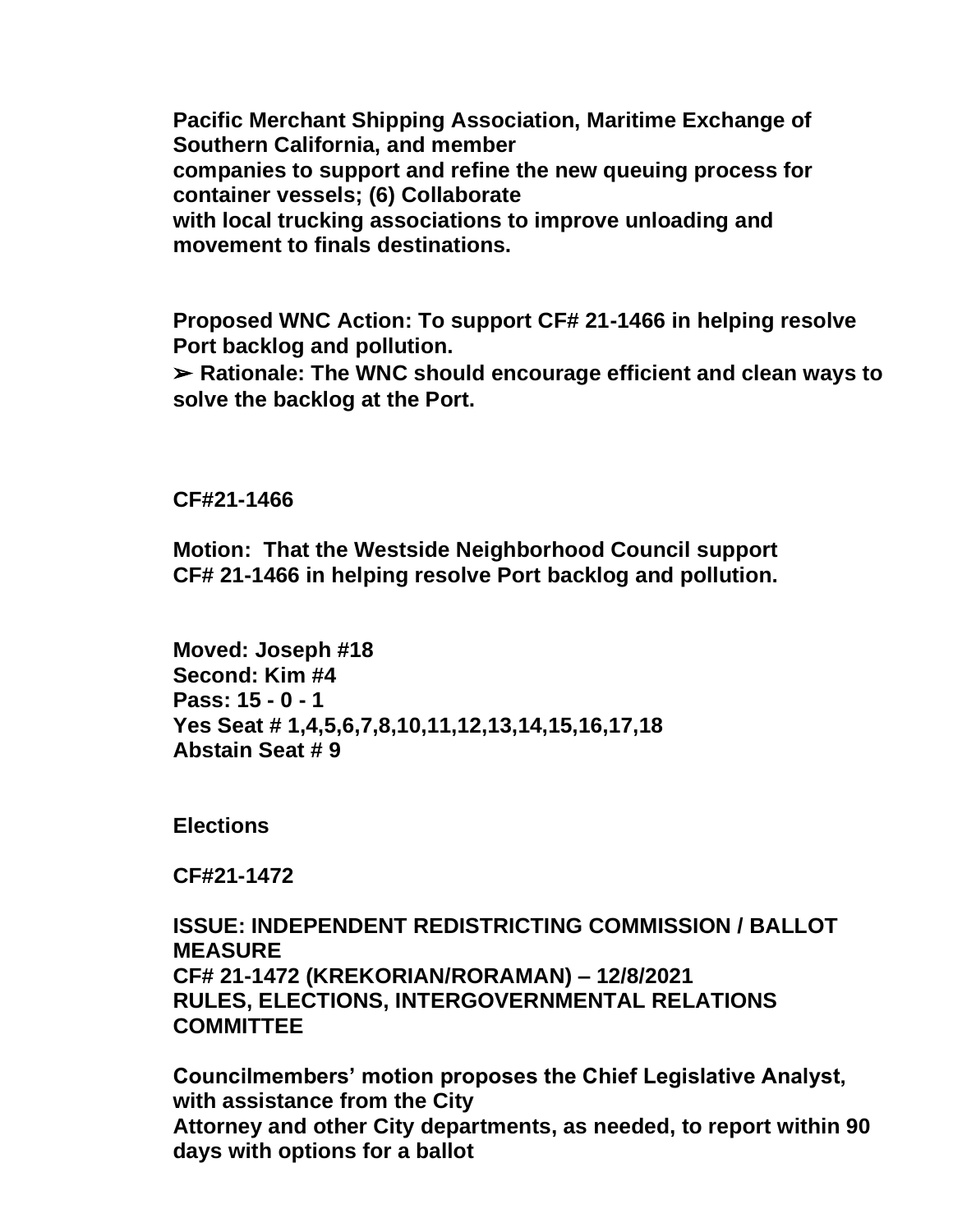**measure for the November 2022 ballot to amend the City Charter to create an Independent Redistricting Commission for the City of Los Angeles**

**Proposed WNC Action: To support CF# 21-1472 in advancing the process for the City to adopt an independent redistricting commission.** ➢ **Rationale: The WNC previously passed a resolution urging the City Council to take such action**

**CF#21-1472**

**Motion: That the Westside Neighborhood Council support CF# 21-1472 in advancing the process for the City to adopt an independent redistricting commission.**

**Moved: Joseph #18 Second: Shannon**  $7 - 8 - 1$ **Yes Seats # 5,6,11,12,16,17,18 No Seats # 1,4,8,9,10,13,14,15 Abstain #7**

**CF#21-0002-S198**

**ISSUE: STATE BALLOT MEASURES / VOTER INFORMATION CF# 21-0002-S198 (BONIN) – 12/8/2021 RULES, ELECTIONS, INTERGOVERNMENTAL RELATIONS COMMITTEE**

**• Councilmember's motion proposes that the City Council "includes in its 2021-2022 State Legislative Program SUPPORT for SB 90 (Stern) and AB 1416 (Santiago), also known as the Ballot DISCLOSE ACT, which would add additional characters to list the supporters and opponents from the official arguments for and against each state ballot measure in the voter information guide to the ballot label."**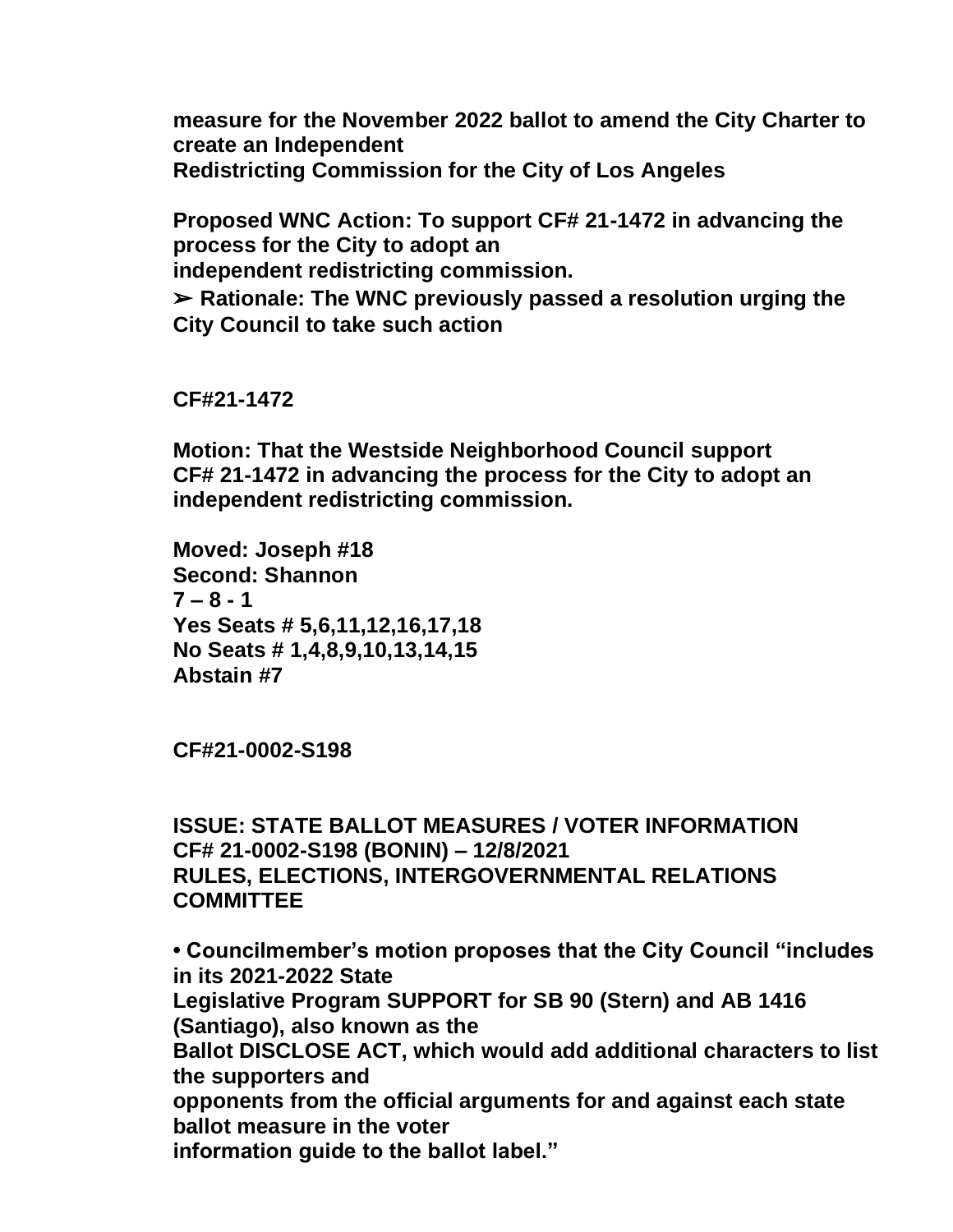**Proposed WNC Action: To support CF# 21-0002-S198 and the goal of greater transparency** 

**regarding the proponents and opponents of statewide ballot measures.**

➢ **Rationale: The WNC should support greater transparency in election information and processes.**

**CF#21-0002-S198**

**Motion: That the Westside Neighborhood Council support CF# 21-0002-S198 and the goal of greater transparency regarding the proponents and opponents of Statewide ballot measures.**

**Moved: Joseph # 18 Second: Jane #13 Pass 16 – 0 - 0 Yes Seat # 1,4,5,6,7,8,9,10,11,12,13,14,15,16,17,18**

**Public Safety**

**CF#21-1367**

**ISSUE: BROKEN SIDEWALKS / IMPROVED REPAIR PROCESS CF# 21-1367 (CONTROLLER) – 11/17/2021 PUBLIC WORKS & PERSONNEL, AUDITS, AND ANIMAL WELFARE COMMITTEES**

**• The report from the Controller urges "the City Council to adopt the following recommendations:** 

**(1) Amend Los Angeles Municipal Code 62.104, which governs sidewalk repairs, to include new** 

**sidewalk inspection criteria that identifies significant defects in need of repair, instead of** 

**assessing entire parcels for compliance with accessibility standards; (2) Modify the prioritization** 

**system so that sidewalks other than those next to City facilities can also be considered for repair by the sidewalk repair program;**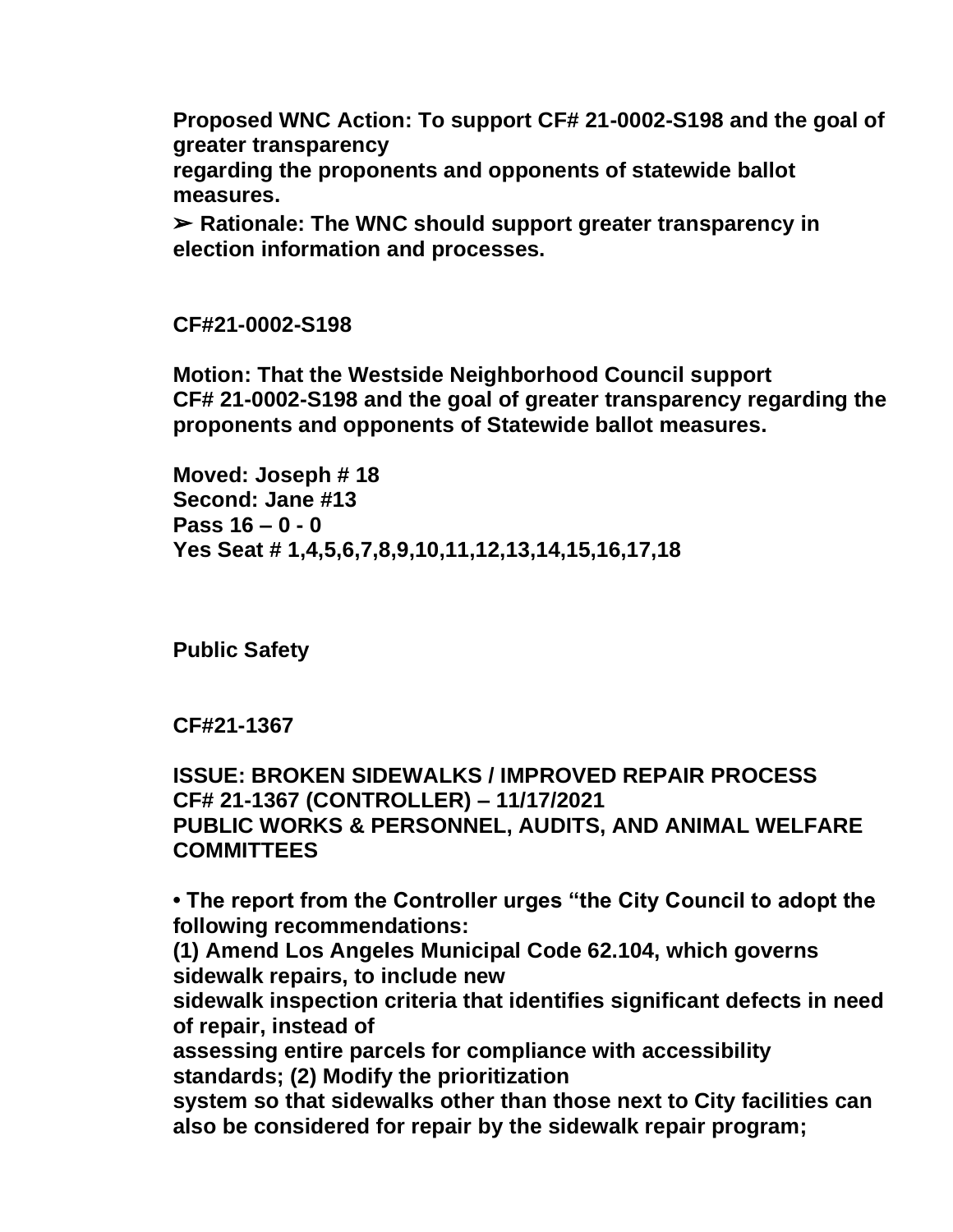**(3) Exercise discretion so that more sidewalk repairs can move forward, while minimizing the need for extensive pre-construction processes;** 

**(4) Expand StreetsLA's capacity to provide quicker short-term responses to sidewalk problems reported by** 

**the public; (5) Implement long-term solutions to sidewalk repair in concert with the Willits-focused** 

**sidewalk repair program; (6) Invest in a citywide condition assessment of all sidewalks and curb** 

**ramps to identify locations that need urgent fixes and help the City meet its ADA obligations; and** 

**(7) Pursue additional funding opportunities to address the mounting backlog of sidewalk requests.**

**Proposed WNC Action: To support CF# 21-1367 in advancing a better sidewalk repair strategy.**

➢ **Rationale: The WNC should encourage an improved process for addressing broken sidewalks.**

### **CF#21-1367**

**Motion: That the Westside Neighborhood Council support encouraging an improved process for addressing the broken Sidewalks in the City.**

**Moved: Joseph #18 Second: Kim #4 Pass 16 – 0 - 0 Yes Seats # 1,4,5,6,7,8,9,10,11,12,13,14,15,16,17,18**

**CF#21- 1386**

**ISSUE: CITY MEDIANS / SUSTAINABLE COMPONENTS CF# 21-1386 (BLUMENFIELD) – 11/23/2021 PUBLIC WORKS COMMITTEE**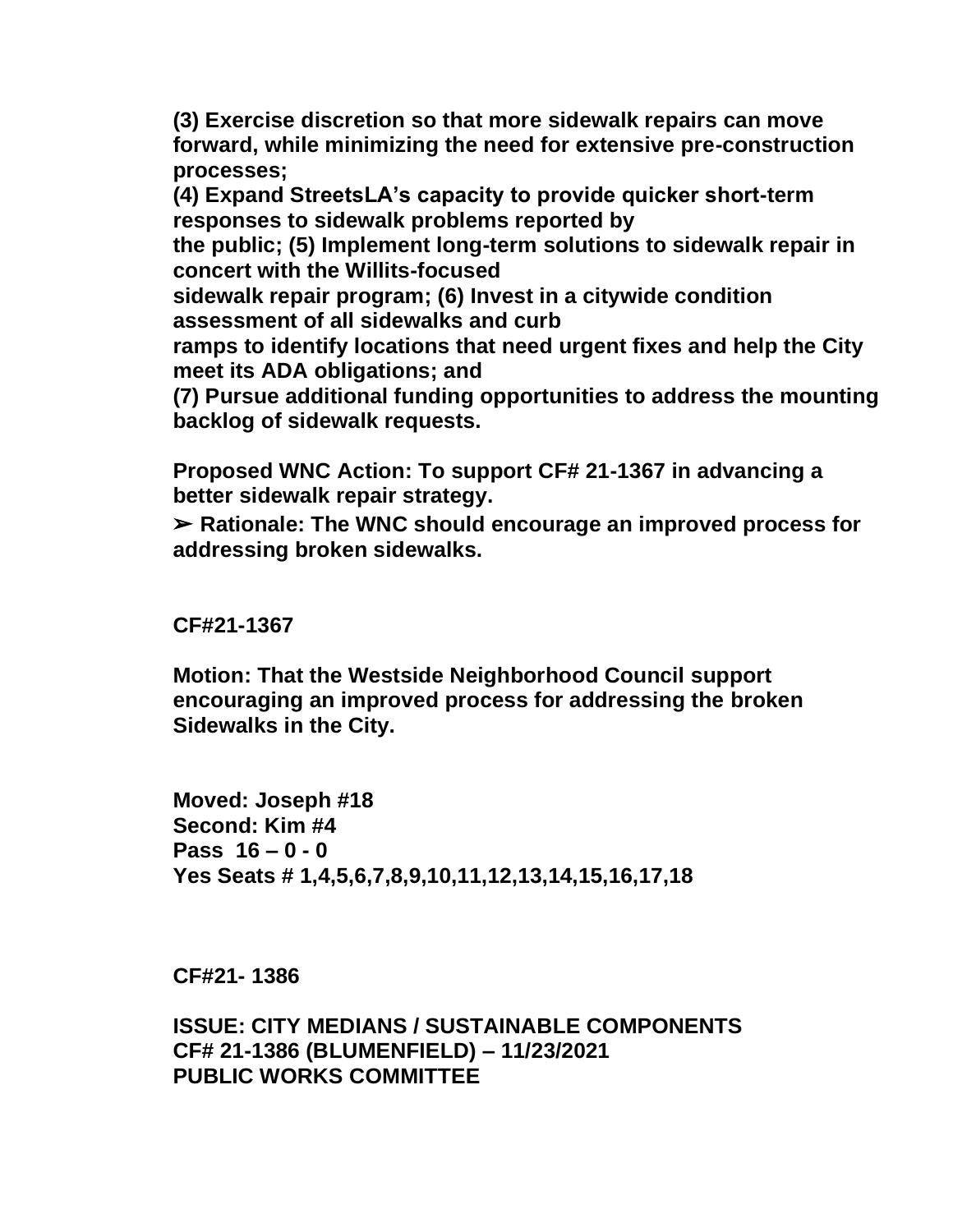**Councilmember's motion proposes "that the Bureau of Street Services be instructed to report on the City's inventory of medians and median condition, the additional resources that would be needed to make necessary repairs and improvements to and to adequately maintain improved medians, and on the Bureau's plans and needed resources to design, install, and maintain improvements for unimproved medians throughout the City, incorporating environmentally sustainable components."**

**Proposed WNC Action: To support CF# 21-1386 in advancing a sustainable median strategy.**

➢ **Rationale: The WNC should encourage a process for advancing sustainable city medians.**

**CF#21-1386**

**Motion: That the Westside Neighborhood Council support CF# 21-1386 in advancing a sustainable median strategy.**

**Moved: Joseph #18 Second: Kim #4 Pass 16 – 0 - 0 Yes Seat # 1,4,5,6,7,8,9,10,11,12,13,14,15,16,17,18**

**CF#21-1469**

**ISSUE: CITY MEDIANS / REPAIRS AND IMPROVEMENTS CF# 21-1469 (BLUMENFIELD/BONIN/RAMAN) – 12/8/2021 PUBLIC WORKS & PERSONNEL, AUDITS AND ANIMAL WELFARE COMMITTEES**

**Councilmember's motion proposes that (1) "the City Council instruct the Bureau of Engineering, with the assistance of the Bureau of Street Services, the Department of Transportation, the Department on Disability, and other relevant departments, to report back within 60 days with recommendations for improvements or changes to the City's sidewalk programs;"**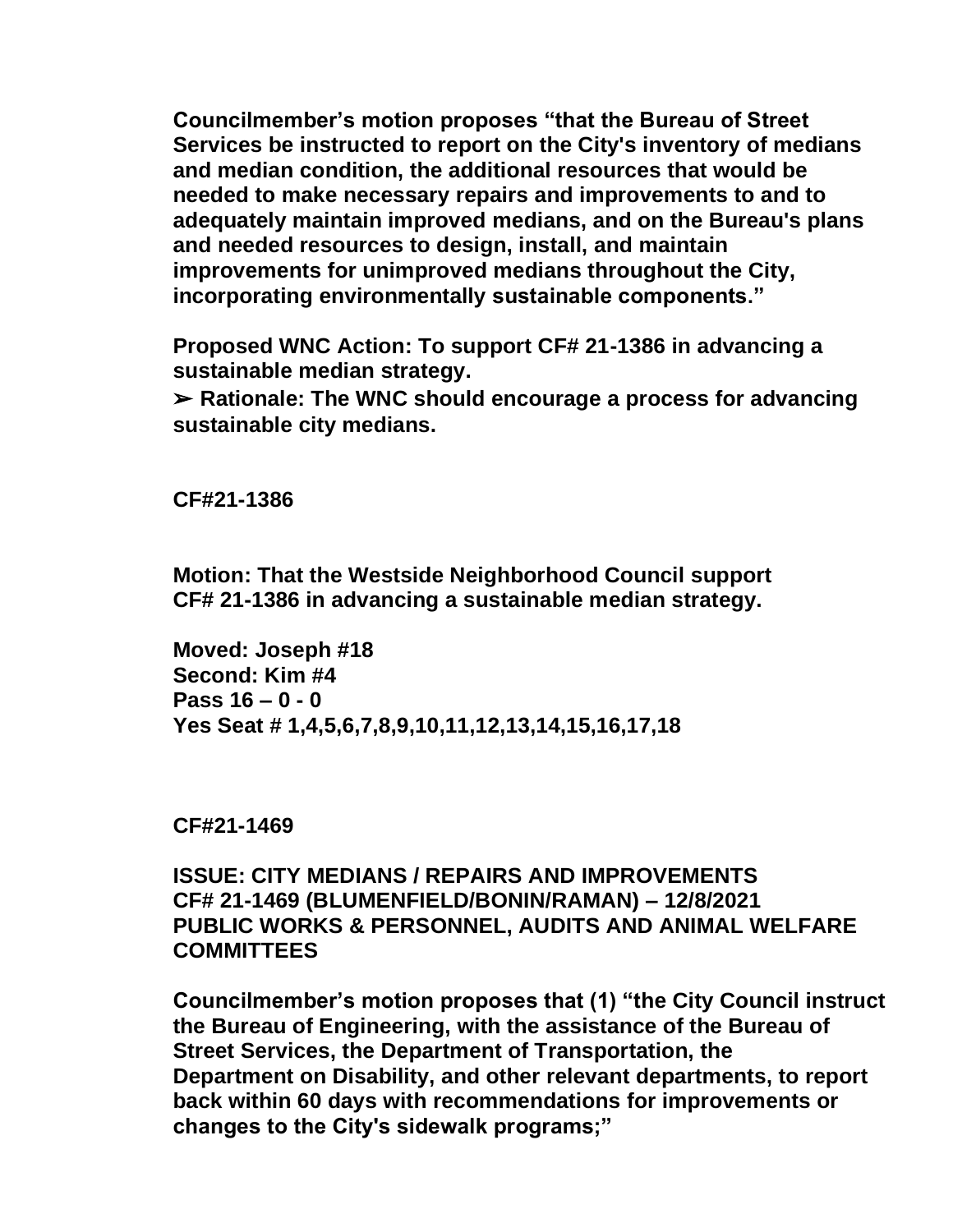**(2) "the City Council instruct the Bureau of Engineering to report back within 60 days with a recommended scope and budget for a citywide sidewalk inventory and assessment;"** 

**(3) "the City Council instruct the Bureau of Street Services to report back within 60 days with the budget and position** 

**authority needed to achieve parity in response times between pothole repair and sidewalk hazard** 

**mitigation; and" (4) "the City Council instruct the City Administrative Officer to report back within days regarding the availability of funding from the federal infrastructure bill or other sources that could be applied to the City's sidewalk programs**

**Proposed WNC Action: To support CF# 21-1469 in advancing a better median repair strategy.**

➢ **Rationale: The WNC should encourage an improved process for addressing city medians.**

**CF#21-1469**

**Motion: That the Westside Neighborhood Council support CF#21-1469 in advancing a better median repair strategy.**

**Moved: Joseph #18 Second: Kim #4 Pass 16 -0- 0 Yes Seat # 1,4,5,6,7,8,9,10,11,12,13,14,15,16,17,18**

**CF#21-1377**

**ISSUE: POSTING OF APPLICABLE ANIMAL WELFARE LAWS CF# 21-1377 (DEPT OF ANIMAL SERVICES) – 11/22/2021**

**PERSONNEL, AUDITS AND ANIMAL WELFARE COMMITTEE • The report from the Department of Animal Services requests the Council instruct "the City Attorney to draft an ordinance requiring the posting of certain laws applicable to pet owners at all pet stores, veterinary facilities, dog parks, and rescue organizations in the City of Los Angeles.**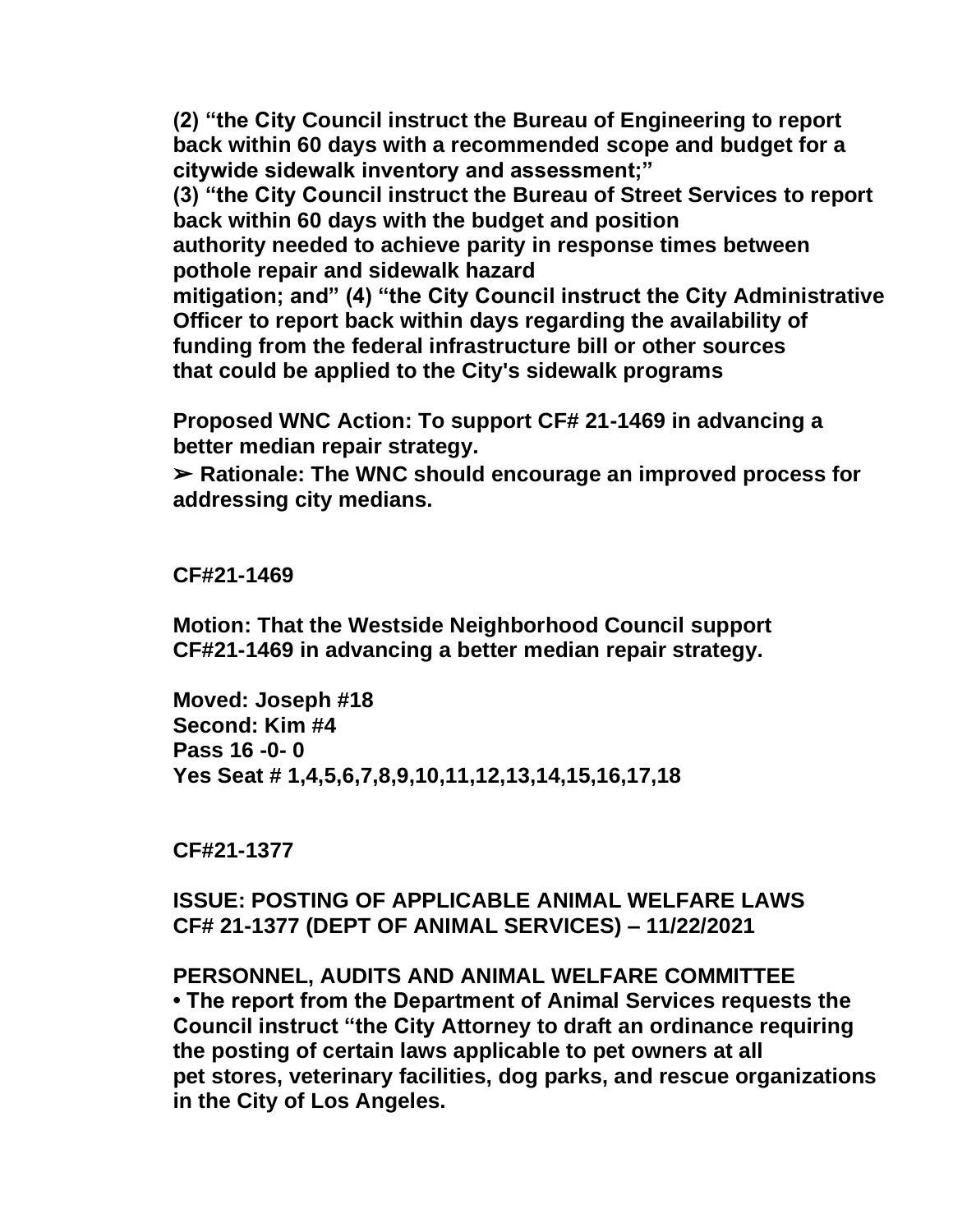**Proposed WNC Action: To support CF# 21-1377 in advancing protection of animals and people.**

➢ **Rationale: The WNC should encourage safe pet practices and optimal animal treatment**

**CF#21-1377**

**Motion: That the Westside Neighborhood Council support CF#21-1377 in advancing the protection of animals and people.**

**Moved: Joseph #18 Second: Joann #17 Pass 16 – 0 - 0 Yes Seat # 1,4,5,6,7,8,9,10,11,12,13,14,15,16,17,18**

**CF#21-1294**

**ISSUE: ILLEGAL FIREWORKS / BUYBACK AND REWARDS PROGRAM CF# 21-1294 (LAPD) – 11/03/2021 PUBLIC SAFETY COMMITTEE**

**LAPD's report recaps a CD7 fireworks buyback pilot program in a partnership with the LAPD's** 

**Mission Division and the Los Angeles Fire Department (LAFD). Incentives 'used for the buyback program consisting of retail gift cards ranging from five to 50 dollars.** 

**The event proved to be successful netting 500 lbs.of fireworks during the four-hour event. Based on the program's success, it is recommended that the City expand the Fireworks Buyback/Rewards Program to other council districts covering the New Year's Eve and Fourth of July time periods."**

**Proposed WNC Action: To support CF# 21-1294 in formalizing this fireworks buyback program** 

**citywide to deter dangerous behavior that could harm people and the environment.**

➢ **Rationale: WNC should continue to encourage public safety and discourage illegal fireworks.**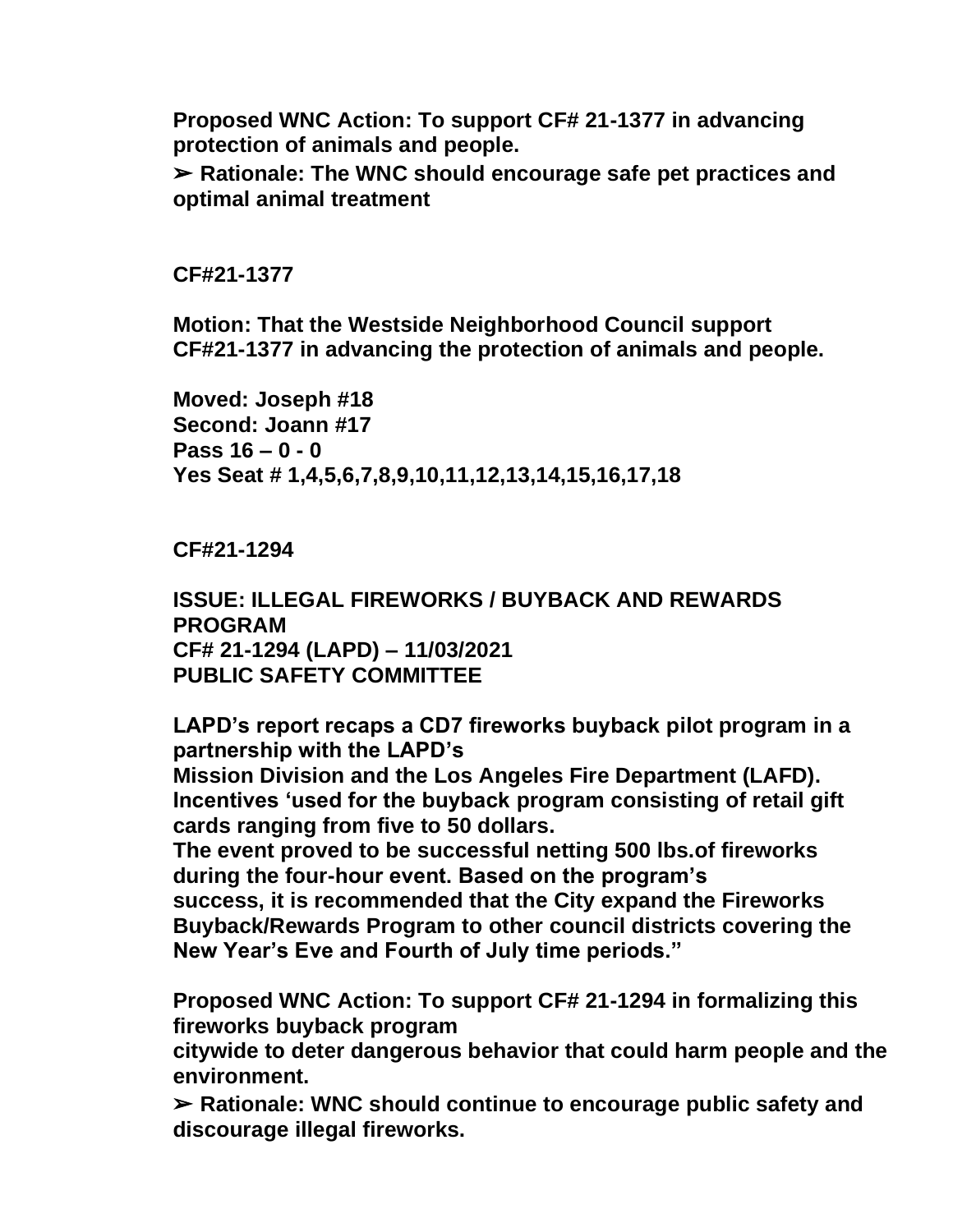**CF#21-1294**

**Motion: That the Westside Neighborhood Council support CF#21-1294 in formalizing the City's fireworks buyback program.**

**Moved: Joseph #18 Second: Jane #13 Pass 12- 0 - 4 Yes Seat # 5,6,8,10,11,12,13,14,15,16,17,18 Abstain Seat # 1,4,7,9**

**CF#21-1276**

**ISSUE: OPERABLE GUNS & LIVE AMMUNITION / BAN FROM ENTERTAINMENT SETS CF# 21-1276 (KORETZ) – 11/2/2021 ECONOMIC DEVELOPMENT AND JOBS COMMITTEE**

**Councilmember's motion proposes that the City Attorney be requested to draft an ordinance prohibiting operable firearms and live ammunition from the sets and locations of television and motion picture productions taking place within the City of Los Angeles.**

**Proposed WNC Action: To balance public concerns about safety with the entertainment industry's need to utilize appropriate props and special effects, either (1) SUPPORT CF# 21-1276 IF** 

**AMENDED to ban only live ammunition or (2) OPPOSE CF# 21-1276 UNLESS AMENDED to ban only live ammunition.**

➢ **Rationale: In November, the WNC previously approved supporting a similarly worded motion focused on the city's state legislative program IF it only applied to live ammunition, but still allowed guns.** 

**This proposed CF now relates to drafting a citywide ordinance, so the WNC could take a consistent approach and/or suggest alternate wording to balance safety with entertainment** 

**industry creative needs. (November's WNC vote reflected the board's consensus discussion that the removal of live ammunition**